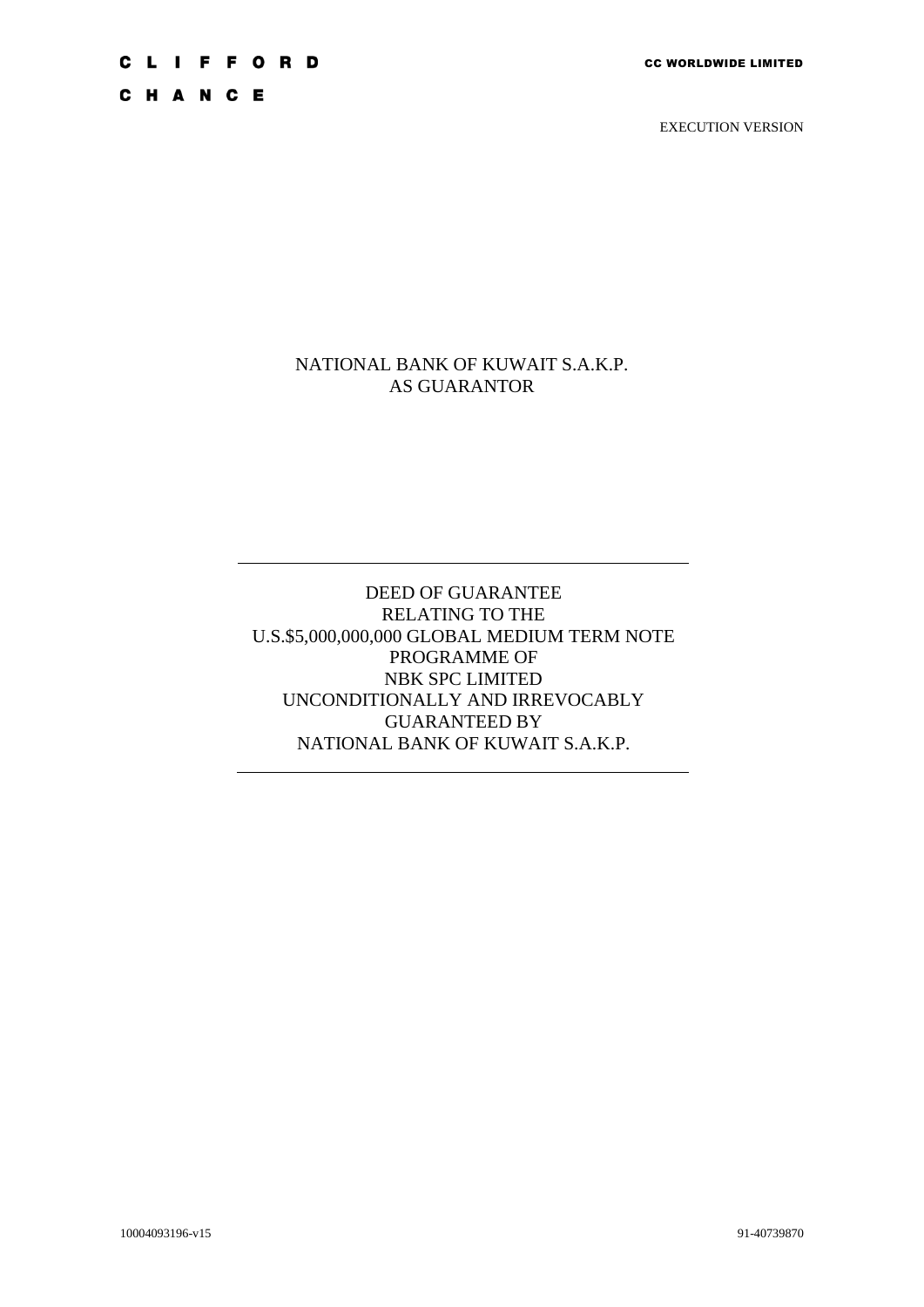# **CONTENTS**

| Clause |  | Page |
|--------|--|------|
| 1.     |  |      |
| 2.     |  |      |
| 3.     |  |      |
| 4.     |  |      |
| 5.     |  |      |
| 6.     |  |      |
| 7.     |  |      |
| 8.     |  |      |
| 9.     |  |      |
| 10.    |  |      |
| 11.    |  |      |
| 12.    |  |      |
| 13.    |  |      |
| 14.    |  |      |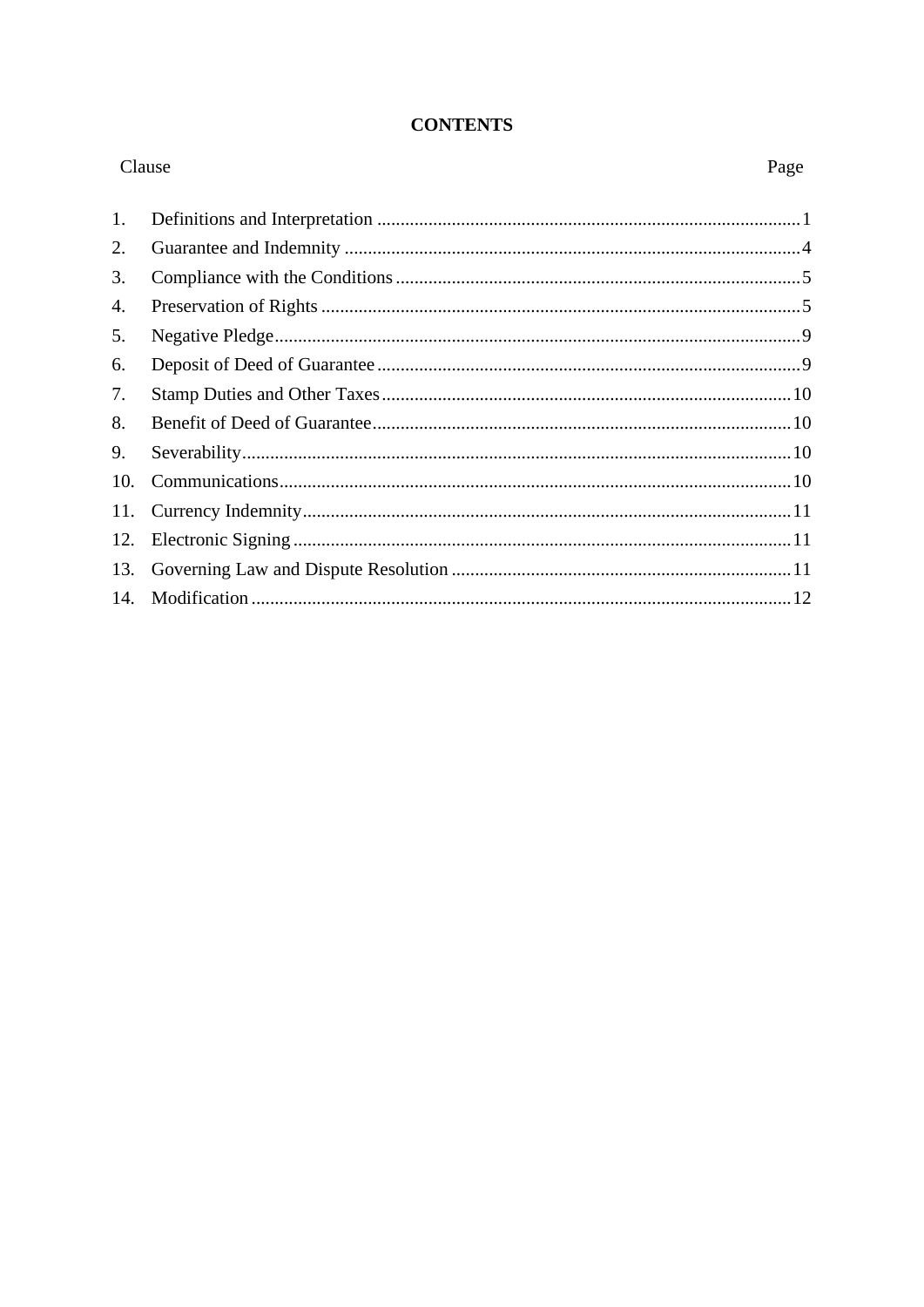# **THIS DEED OF GUARANTEE** is made on 3 September 2021

# **BY**:

# (1) **NATIONAL BANK OF KUWAIT S.A.K.P.** (the "**Guarantor**")

# **IN FAVOUR OF**:

- (2) **THE HOLDERS** for the time being and from time to time of the Notes referred to below (each a "**Noteholder**" or the "**holder**" of a Note); and
- (3) **THE ACCOUNTHOLDERS** (as defined below) (together with the Noteholders, the "**Beneficiaries**" and each a "**Beneficiary**").

# **WHEREAS**:

- (A) NBK SPC Limited (the "**Issuer**") proposes to issue from time to time global medium term notes guaranteed by the Guarantor (the "**Notes**", which expression shall, if the context so admits, include the Global Notes (in temporary or permanent form) and the Global Certificates to be initially delivered in respect of the Notes and any related Coupons, Receipts and Talons) under its U.S.\$5,000,000,000 global medium term note programme (the "**Programme**"). The Notes will be issued pursuant to an amended and restated fiscal agency agreement dated 3 September 2021 entered into by the Issuer, the Guarantor, Citibank N.A., London Branch as the fiscal agent (the "**Fiscal Agent**") and the other parties referred to herein (the "**Agency Agreement**").
- (B) In connection with the Programme, the Issuer and the Guarantor have prepared a base prospectus dated 3 September 2021 (the "**Base Prospectus**") which has been approved by the Central Bank of Ireland as a base prospectus issued in compliance with Regulation (EU) 2017/1129. Each Tranche of Notes will be issued pursuant to the Base Prospectus as completed by the Final Terms.
- (C) Holders of Notes and Accountholders shall have the benefit of this Deed of Guarantee.
- (D) The Issuer has, in relation to the Notes, entered into a deed of covenant (the "**Deed of Covenant**") dated on or about the date hereof.
- (E) The Guarantor agrees herein to irrevocably and unconditionally guarantee the payment of all sums expressed to be payable from time to time by the Issuer to the Noteholders in respect of the Notes and to the Accountholders under the Deed of Covenant and all amounts expressed to be payable from time to time by the Issuer under the Agency Agreement.

# **THIS DEED OF GUARANTEE WITNESSES** as follows:

# 1. **DEFINITIONS AND INTERPRETATION**

1.1 In this Deed of Guarantee:

"**Accountholder**" means any accountholder or participant with a Clearing System which at the Determination Date has credited to its securities account with such Clearing System one or more Entries in respect of any Global Note and/or Global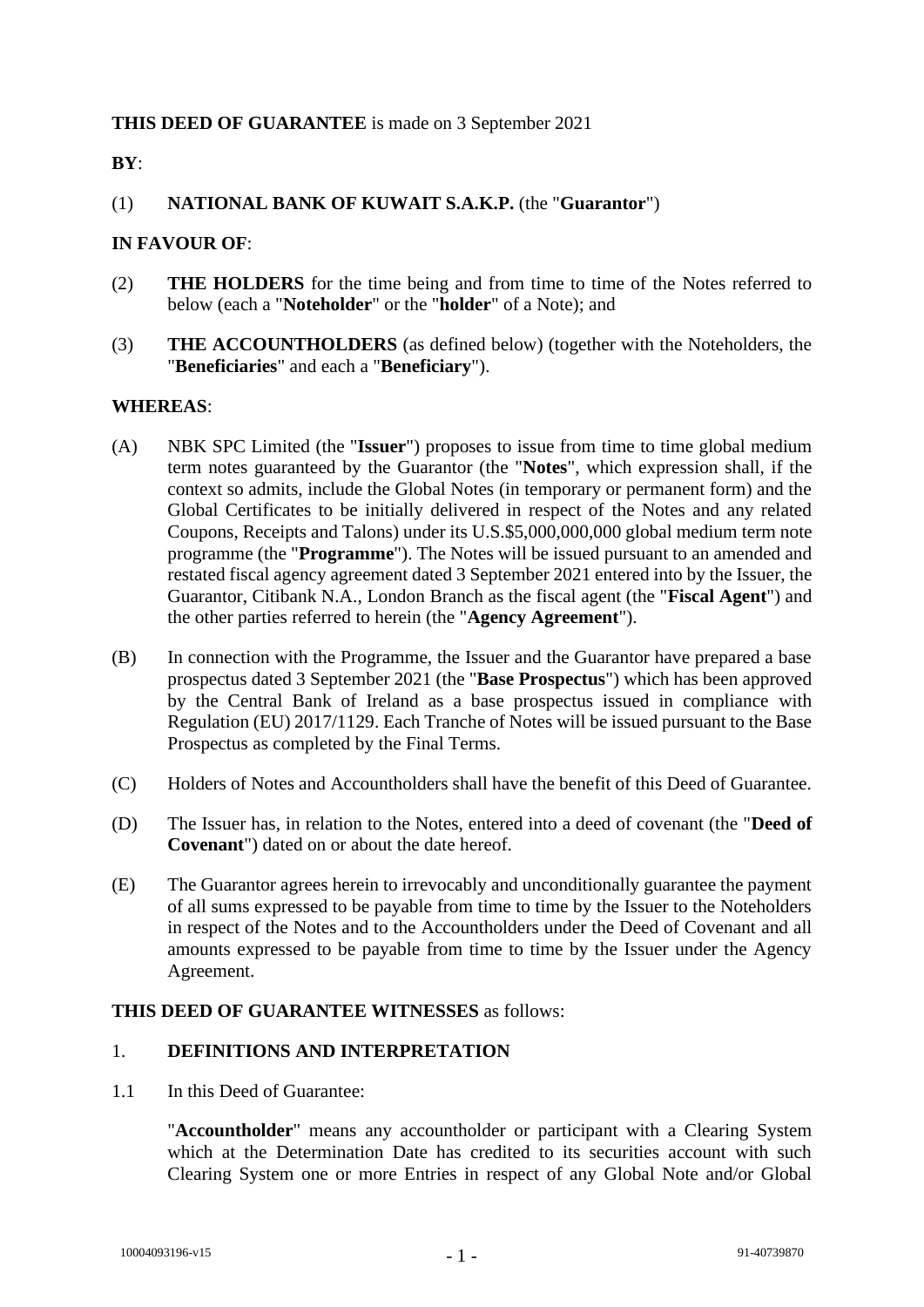Certificate, except for any Clearing System in its capacity as an accountholder of the other Clearing System.

"**Conditions**" means, in relation to the Notes of any Series, the terms and conditions endorsed on or incorporated by reference into the Note or Notes constituting the Series, the terms and conditions being in or substantially in the form set out in schedule 2 (*Terms and Conditions of the Notes*) to the Agency Agreement or in such other form, having regard to the terms of the Notes of the relevant Series, as may be agreed between the Issuer and the Guarantor, the Fiscal Agent and the relevant Dealer as supplemented by the applicable Final Terms.

"**Excluded Subsidiary**" at any time means a Subsidiary of the Guarantor which is a prescribed company whose principal assets are constituted by a project or projects and none of whose indebtedness is directly or indirectly the subject of security or a guarantee, indemnity or any other form of assurance, undertaking or support from the Guarantor or any of its Principal Subsidiaries.

"**Group**" means the Guarantor and its Subsidiaries.

"**Indebtedness**" shall be construed so as to include any obligation for the payment or repayment of money, whether present or future, actual or contingent.

"**Permitted Security Interest**" means any Security Interest:

- (a) in respect of any Relevant Indebtedness of any member of the Group incurred:
	- (i) to finance the ownership, acquisition, development, redevelopment or operation of any asset; or
	- (ii) to finance or facilitate the receipt of any specified revenues or receivables,

in respect of which the person or persons to whom any such Relevant Indebtedness is or may be owed (for the purposes of this definition the "**Lender**") by such member of the Group (for the purposes of this definition the "**Borrower**") has or have no recourse whatsoever to any other member of the Group for the repayment thereof other than:

- (A) recourse to the relevant Borrower for amounts limited to the cash flow or the net cash flow from such asset, revenues or receivables, as the case may be; and/or
- (B) recourse to the proceeds of enforcement of any Security Interest (x) given by such Borrower over such asset, revenue or receivable or the income, cash flow or other proceeds deriving therefrom ("**Relevant Property**") and/or (y) given by any owner of voting equity interest in a Borrower over such equity interest ("**Related Property**") to secure such Relevant Indebtedness **provided that** the extent of such recourse to such Borrower is limited solely to the amount of any recoveries made in respect of such enforcement, or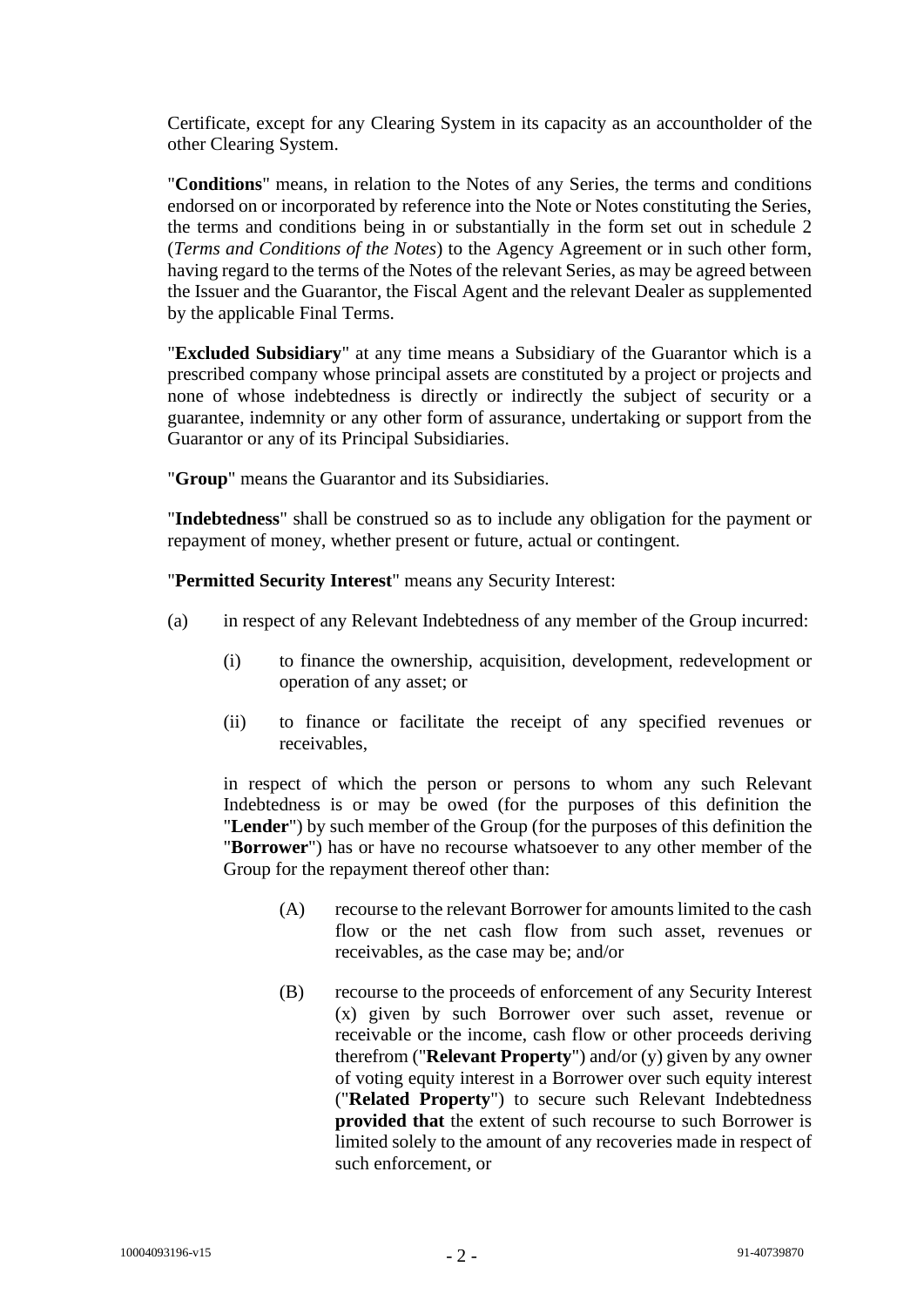(b) securing Relevant Indebtedness of any person existing at the time that such person is acquired by or merged into or consolidated with any member of the Group, **provided, however, that** such Security Interest was not created in contemplation of such acquisition, merger or consolidation and does not extend to any assets or property of any member of the Group other than that of such person prior to such acquisition, merger or consolidation, as the case may be.

"**Principal Subsidiary**" means a Subsidiary of the Guarantor (not being an Excluded Subsidiary):

- <span id="page-4-1"></span>(a) whose total assets represent not less than 12 per cent. of the consolidated total assets of the Guarantor and its Subsidiaries taken as a whole; or
- <span id="page-4-2"></span>(b) whose net operating income is more than 12 per cent. of the consolidated net operating income of the Guarantor and its Subsidiaries taken as a whole,

all as calculated by reference to the then latest audited consolidated accounts of the Guarantor; or

<span id="page-4-0"></span>(c) to which is transferred all or substantially all of the business, undertaking or assets of a Subsidiary which immediately prior to such transfer is a Principal Subsidiary whereupon the transferor Subsidiary shall immediately cease to be a Principal Subsidiary and the transferee Subsidiary shall immediately become a Principal Subsidiary but shall cease to be a Principal Subsidiary under this subparagraph [\(c\)](#page-4-0) (but without prejudice to the provisions of sub-paragraph [\(a\)](#page-4-1) or [\(b\)](#page-4-2) above) upon publication of its next audited accounts.

A report by the Chief Executive Officer or the Chief Financial Officer of the Guarantor that in their opinion a Subsidiary of the Guarantor is or was or was not at any particular time or throughout any specified period a Principal Subsidiary shall, in the absence of manifest error, be conclusive and binding on all parties.

"**Relevant Indebtedness**" means any Indebtedness having an original maturity of more than one year which is in the form of, or represented or evidenced by, bonds, trust certificates, notes, debentures, loan stock or other securities which (with the consent of the issuer thereof) are for the time being listed or traded on a stock exchange or other recognised securities market other than any notes, bonds, trust certificates or other debt securities issued by an acquired Subsidiary prior to the date of the acquisition and not issued in contemplation of such acquisition.

"**Security Interest**" has the meaning given in Clause [5](#page-10-0) (*Negative Pledge*).

"**Subsidiary**" means, in respect of any person (the "**first person**") at any particular time, any other person (the "**second person**"):

- (a) whose affairs and policies the first person controls or has the power to control (directly or indirectly), whether by ownership of share capital, contract, the power to appoint or remove members of the governing body of the second person or otherwise; or
- (b) whose financial statements are, in accordance with applicable law and generally accepted accounting principles, consolidated with those of the first person.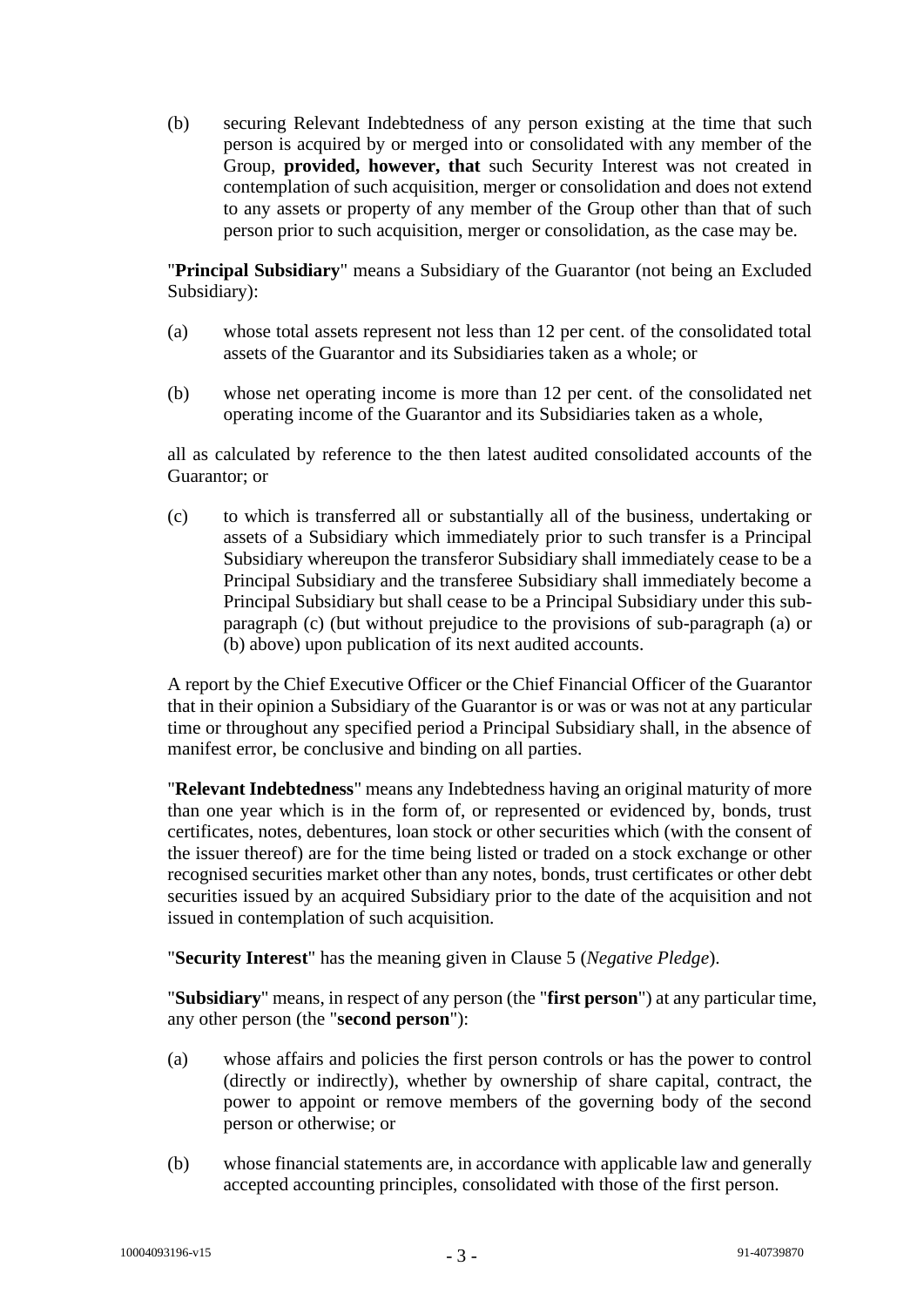Terms used in this Deed of Guarantee but not defined in this Deed of Guarantee have their respective meanings given to them in the Deed of Covenant, the Conditions or the Agency Agreement.

# 1.2 **Contracts (Rights of Third Parties) Act 1999**

A person, apart from a Noteholder or Accountholder, who is not a party to this Deed of Guarantee has no right under the Contracts (Rights of Third Parties) Act 1999 to enforce any term of this Deed of Guarantee.

# 1.3 **Clauses**

Any reference in this Deed of Guarantee to a Clause or sub-Clause is, unless otherwise stated, to a clause or sub-clause hereof.

# 1.4 **Headings**

Headings shall be ignored in construing this Deed of Guarantee.

# 1.5 **Legislation**

Any reference in this Deed of Guarantee to any legislation (whether primary legislation or regulations or other subsidiary legislation made pursuant to primary legislation) shall be construed as a reference to such legislation as the same shall have been or may from time to time be amended or re-enacted.

# 1.6 **Contracts**

All references in this Deed of Guarantee to an agreement, instrument or other document shall be construed as a reference to that agreement, instrument or other document as amended, supplemented, restated, extended, replaced or novated from time to time. In addition, in the context of any particular Tranche of Notes, each reference in this Deed of Guarantee to the Base Prospectus shall be construed as a reference to the Base Prospectus as supplemented and/or amended by the relevant Final Terms.

# 1.7 **Benefit of Deed of Guarantee**

Any Further Notes issued by the Issuer pursuant to Condition 18 (*Further Issues*) on or after the date of this Deed of Guarantee shall have the benefit of this Deed of Guarantee but shall not have the benefit of any subsequent guarantee relating to the Notes (unless expressly so provided in any such subsequent guarantee).

# 2. **GUARANTEE AND INDEMNITY**

# 2.1 **Guarantee**

The Guarantor hereby irrevocably and unconditionally guarantees:

(a) to each holder of a Note the due and punctual payment of all sums from time to time payable by the Issuer in respect of such Note (including principal, interest, any premium and any other amounts of whatever nature or additional amount which may become payable under such Note) as and when the same become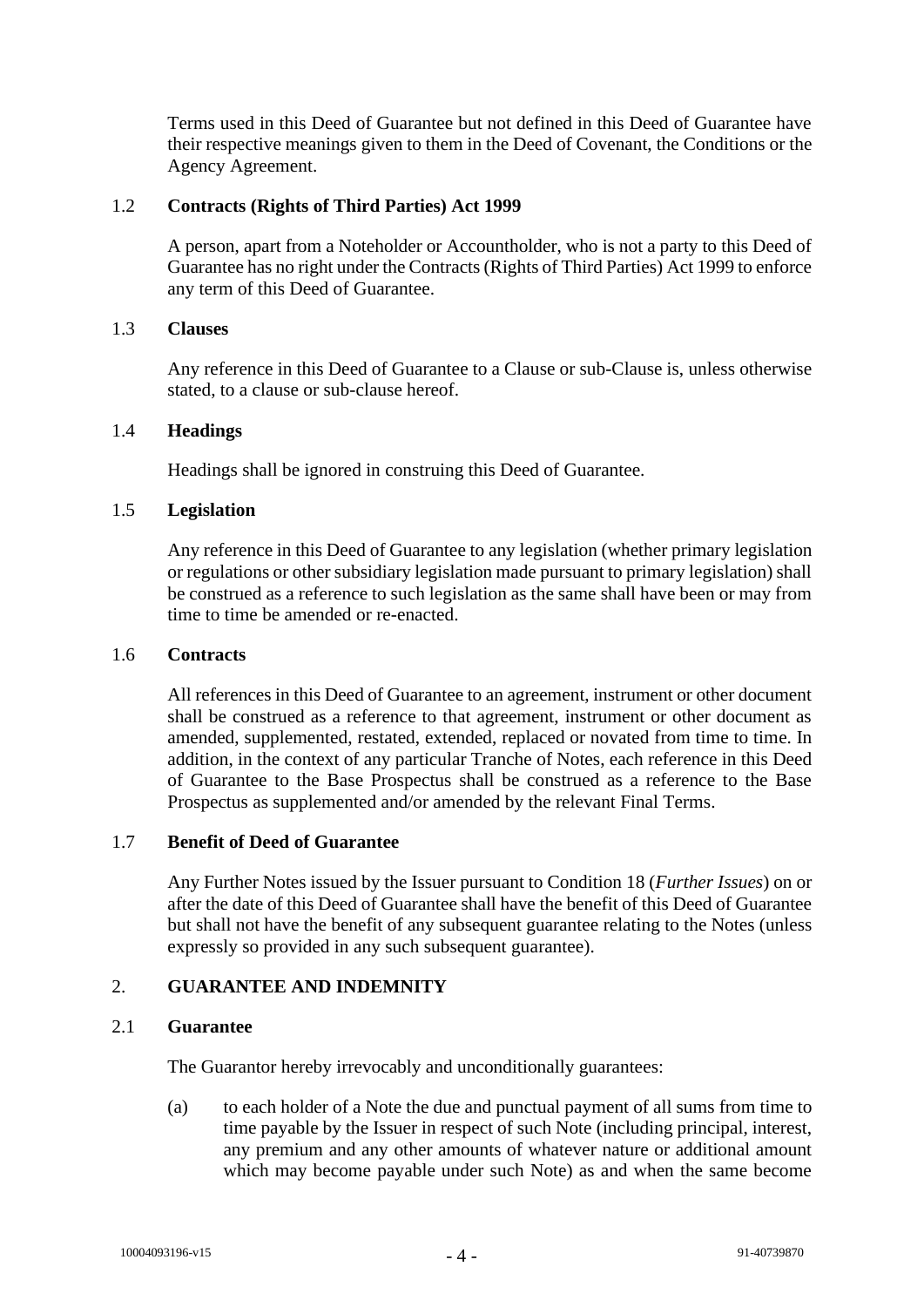due and payable, and accordingly undertakes to pay to such Noteholder, in the manner and currency prescribed by the Conditions for payment by the Issuer in respect of such Note, any and every sum or sums which the Issuer is at any time liable to pay in respect of such Note and which the Issuer has failed to pay; and

(b) to each Accountholder the due and punctual payment of all sums from time to time payable by the Issuer to such Accountholder in respect of the Direct Rights as and when the same become due and payable, and accordingly undertakes to pay to such Accountholder, in the manner and currency prescribed by the Conditions for payment by the Issuer in respect of the Notes, any and every sum or sums which the Issuer is at any time liable to pay to such Accountholder in respect of the Notes and which the Issuer has failed to pay.

# 2.2 **Indemnity**

The Guarantor irrevocably and unconditionally agrees as a primary obligation to indemnify each Beneficiary from time to time from and against any loss, liability or cost incurred by such Beneficiary as a result of any of the obligations of the Issuer under or pursuant to any Note, the Deed of Covenant or any provision thereof being or becoming void, voidable, unenforceable or ineffective for any reason whatsoever, whether or not known to such Beneficiary or any other person, the amount of such loss being the amount which such Beneficiary would otherwise have been entitled to recover from the Issuer. Any amount payable pursuant to this indemnity shall be payable in the manner and currency prescribed by the Conditions for payments by the Issuer in respect of the Notes. This indemnity constitutes a separate and independent obligation from the other obligations under this Deed of Guarantee and shall give rise to a separate and independent cause of action.

# 3. **COMPLIANCE WITH THE CONDITIONS**

The Guarantor covenants in favour of each Beneficiary that it will duly perform and comply with the obligations expressed to be undertaken by it in the Conditions.

# 4. **PRESERVATION OF RIGHTS**

# 4.1 **Principal Obligor**

The obligations of the Guarantor hereunder shall be deemed to be undertaken as principal obligor and not merely as surety.

# 4.2 **Continuing Obligations**

The obligations of the Guarantor hereunder shall constitute and be continuing obligations notwithstanding any settlement of account or other matter or thing whatsoever and, in particular but without limitation, shall not be considered satisfied by any intermediate payment or satisfaction of all or any of the obligations of the Issuer under or in respect of any Note or the Deed of Covenant and shall continue in full force and effect until all sums due from the Issuer in respect of the Notes and under the Deed of Covenant have been paid, and all other actual or contingent obligations of the Issuer thereunder or in respect thereof have been satisfied, in full. Furthermore, these obligations of the Guarantor are additional to, and not instead of, any security or other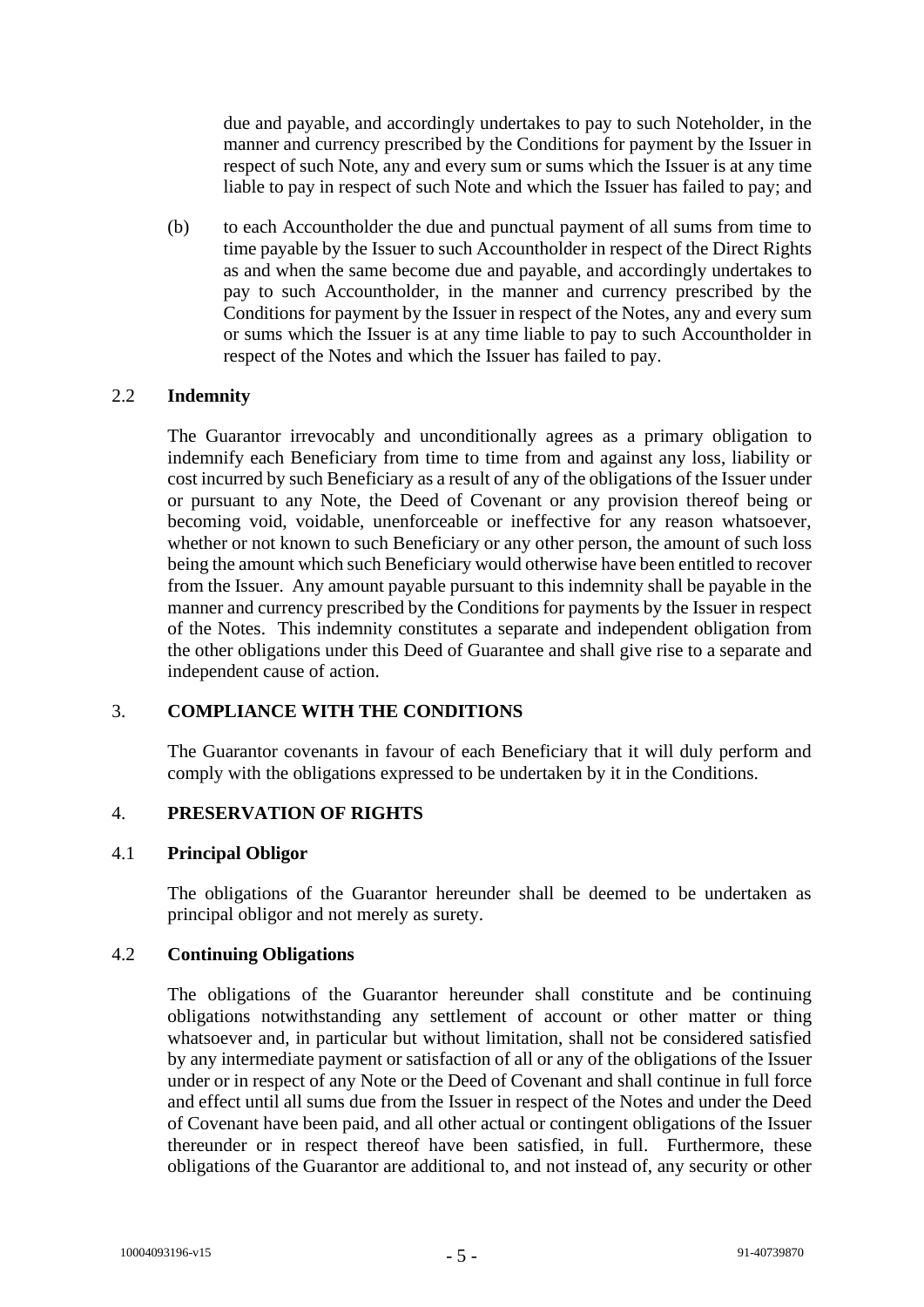guarantee or indemnity at any time existing in favour of any Beneficiary, whether from the Guarantor or otherwise and may be enforced without first having recourse to the Issuer, any other person, any security or any other guarantee or indemnity. The Guarantor irrevocably waives all notices and demands of any kind.

### 4.3 **Waiver of Defences**

Neither the obligations of the Guarantor contained herein nor the rights, powers and remedies conferred upon the Beneficiaries by this Deed of Guarantee or by law shall be discharged, impaired or otherwise affected by:

- (a) the winding-up, liquidation, bankruptcy, administration, moratorium or dissolution of the Issuer or analogous proceeding in any jurisdiction or any change in its status, function, control or ownership; or
- (b) any of the obligations of the Issuer under or in respect of any Note or the Deed of Covenant being or becoming illegal, invalid, unenforceable or ineffective; or
- (c) any time, waiver, consent or other indulgence being granted or agreed to be granted to the Issuer in respect of any of its obligations under or in respect of any Note or the Deed of Covenant; or
- (d) any amendment, novation, supplement, extension (whether of maturity or otherwise) or restatement (in each case, however fundamental and of whatsoever nature) or replacement, waiver or release of, any obligation of the Issuer under or in respect of any Note or the Deed of Covenant or any security or other guarantee or indemnity in respect thereof including without limitation any change in the purposes for which the proceeds of the issue of the Notes are to be applied and any extension of or any increase of the obligations of the Issuer in respect of any Note or the addition of any new obligations for the Issuer under the Deed of Covenant; or
- (e) any other act, event or omission which, but for this sub-Clause, might operate to discharge, impair or otherwise affect the obligations expressed to be assumed by the Guarantor herein or any of the rights, powers or remedies conferred upon the Beneficiaries or any of them by this Deed of Guarantee or by law; or
- (f) the making or absence of any demand on the Issuer or any other person for payment.

# 4.4 **Settlement Conditional**

(a) Any settlement, discharge, release or other arrangement between the Guarantor and the Beneficiaries or any of them shall be conditional upon no payment to the Beneficiaries or any of them by the Issuer or any other person on behalf of the Issuer being avoided or reduced by virtue of any laws, provisions or enactments relating to bankruptcy, insolvency, liquidation or similar laws, provisions or enactments of general application for the time being in force and, in the event of any such payment being so avoided or reduced, the Beneficiaries shall each be entitled to recover the amount by which such payment is so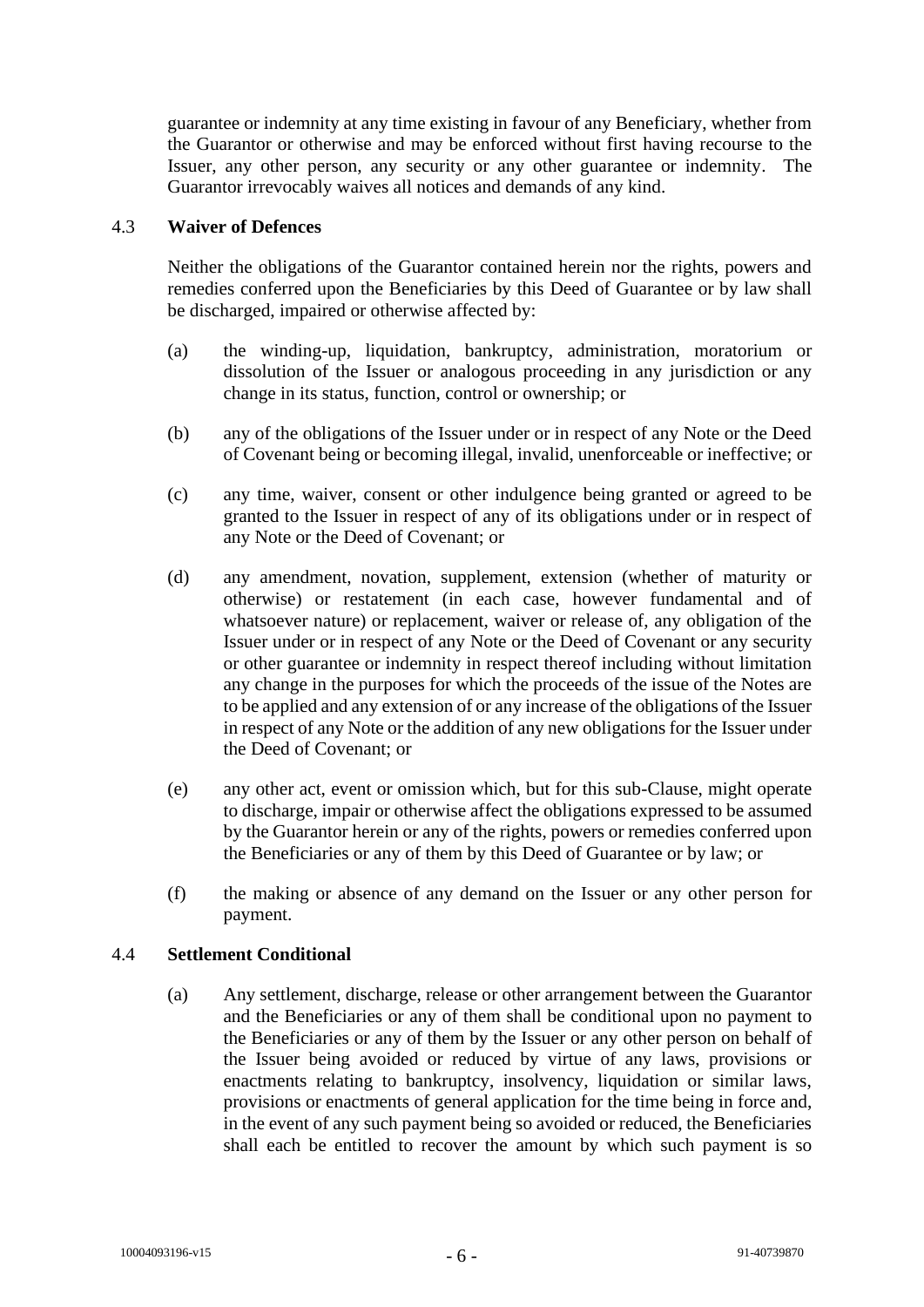avoided or reduced from the Guarantor subsequently as if such settlement or discharge had not occurred.

(b) Each Beneficiary may concede or compromise any claim that any payment, security or other disposition is liable to avoidance or restoration.

# 4.5 **Exercise of Rights**

No Beneficiary shall be obliged before exercising any of the rights, powers or remedies conferred upon it by this Deed of Guarantee or by law:

- (a) to make any demand of the Issuer, other than the presentation of the relevant Note; or
- (b) to take any action or obtain judgment in any court or award in any arbitral tribunal against the Issuer; or
- (c) to make or file any claim or proof in a winding-up or dissolution of the Issuer,

and, save as aforesaid, the Guarantor hereby expressly waives presentment, demand, protest and notice of dishonour in respect of each Note.

### 4.6 **Deferral of Guarantor's Rights**

The Guarantor agrees that, so long as any sums are or may be owed by the Issuer in respect of any Note or under the Deed of Covenant or the Issuer is under any other actual or contingent obligation thereunder or in respect thereof, the Guarantor shall not exercise any right which it may at any time have by reason of performance by it of its obligations hereunder:

- (a) to be indemnified by the Issuer; and/or
- (b) to claim any contribution from any other guarantor of the obligations of the Issuer under or in respect of any Note or the Deed of Covenant; and/or
- (c) to take the benefit (in whole or in part and whether by way of subrogation or otherwise) of any rights of any Beneficiary against the Issuer in respect of amounts paid by the Guarantor under this Deed of Guarantee or any security enjoyed in connection with any Note or the Deed of Covenant by any Beneficiary; and/or
- (d) to bring legal or other proceedings for an order requiring the Issuer to make any payment, or perform any obligation, in respect of which the Guarantor has given a guarantee, undertaking or indemnity under this Deed of Guarantee; and/or
- (e) to claim, rank, prove or vote as a creditor of the Issuer or its estate in competition with any Beneficiary (or any trustee or agent on its behalf); and/or
- (f) to receive, claim or have the benefit of any payment, distribution or security from or on account of the Issuer, or exercise any right of set-off as against the Issuer.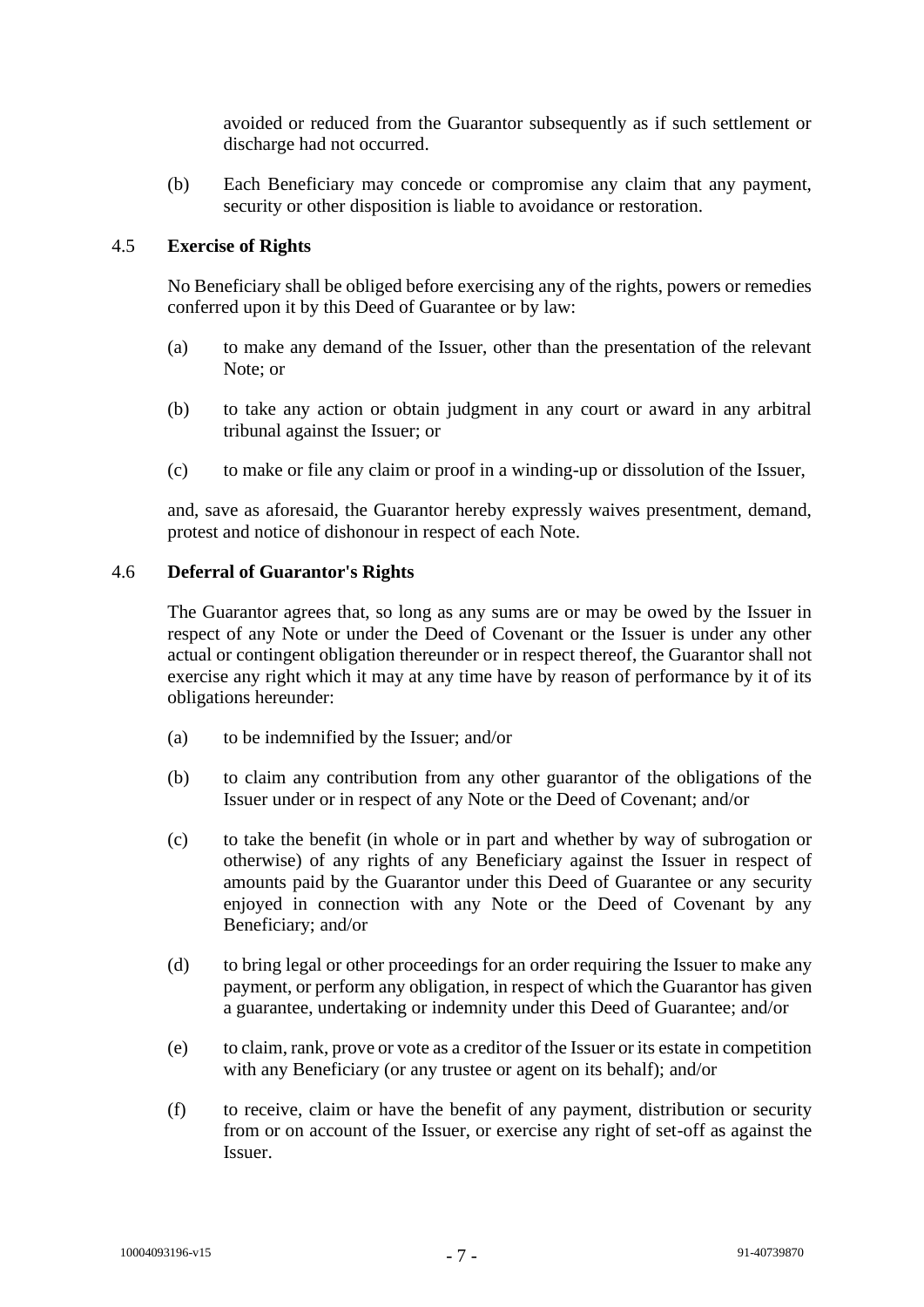### <span id="page-9-0"></span>4.7 **Status**

#### (a) *Senior Notes*

The Guarantor undertakes that its obligations under this Deed of Guarantee in respect of the Senior Notes are its direct, unconditional, unsubordinated and (subject to the provisions of Clause [5](#page-10-0) (*Negative Pledge*)) unsecured obligations and (save for certain obligations required to be preferred by law) rank equally with all its other unsecured obligations (other than subordinated obligations, if any), from time to time outstanding.

(b) *Subordinated Notes*

The Guarantor undertakes that its obligations under this Deed of Guarantee in respect of the Subordinated Notes are its direct, unsecured and subordinated obligations.

In the event of:

- (i) an order being made, or an effective resolution being passed, for the winding-up of the Guarantor (except, in any such case, a solvent winding-up solely for the purposes of a reorganisation, reconstruction or amalgamation or the substitution in place of the Guarantor of a successor in business of the Guarantor, the terms of which reorganisation, reconstruction, amalgamation or substitution: (x) have previously been approved by an Extraordinary Resolution; and (y) do not provide that the Subordinated Notes shall thereby become redeemable or repayable in accordance with these Conditions); or
- (ii) an administrator of the Guarantor (or official with an analogous position under Kuwaiti law) being appointed and such administrator (or official with an analogous position under Kuwaiti law) giving notice that it intends to declare and distribute a dividend,

the rights and claims of the Noteholders against the Guarantor hereunder in respect of or arising under, including any damages awarded for breach of any obligations under, the Subordinated Notes will be subordinated to the claims of all Senior Creditors but will rank at least *pari passu* with the claims of holders of all other subordinated obligations of the Guarantor which do not rank or are not expressed by their terms to rank junior to the payment obligations of the Guarantor under the Deed of Guarantee in respect of the Subordinated Notes and will rank in priority to all claims of holders of all undated or perpetual subordinated obligations of the Guarantor and to all claims of holders of all classes of share capital of the Guarantor.

In this Clause [4.7,](#page-9-0) "**Senior Creditors**" shall mean creditors of the Guarantor (including depositors) whose claims are admitted to prove in the winding up or administration of the Guarantor and who are unsubordinated creditors of the Guarantor.

Each holder of a Subordinated Note unconditionally and irrevocably waives any right of set-off, counterclaim, abatement or other similar remedy which it might otherwise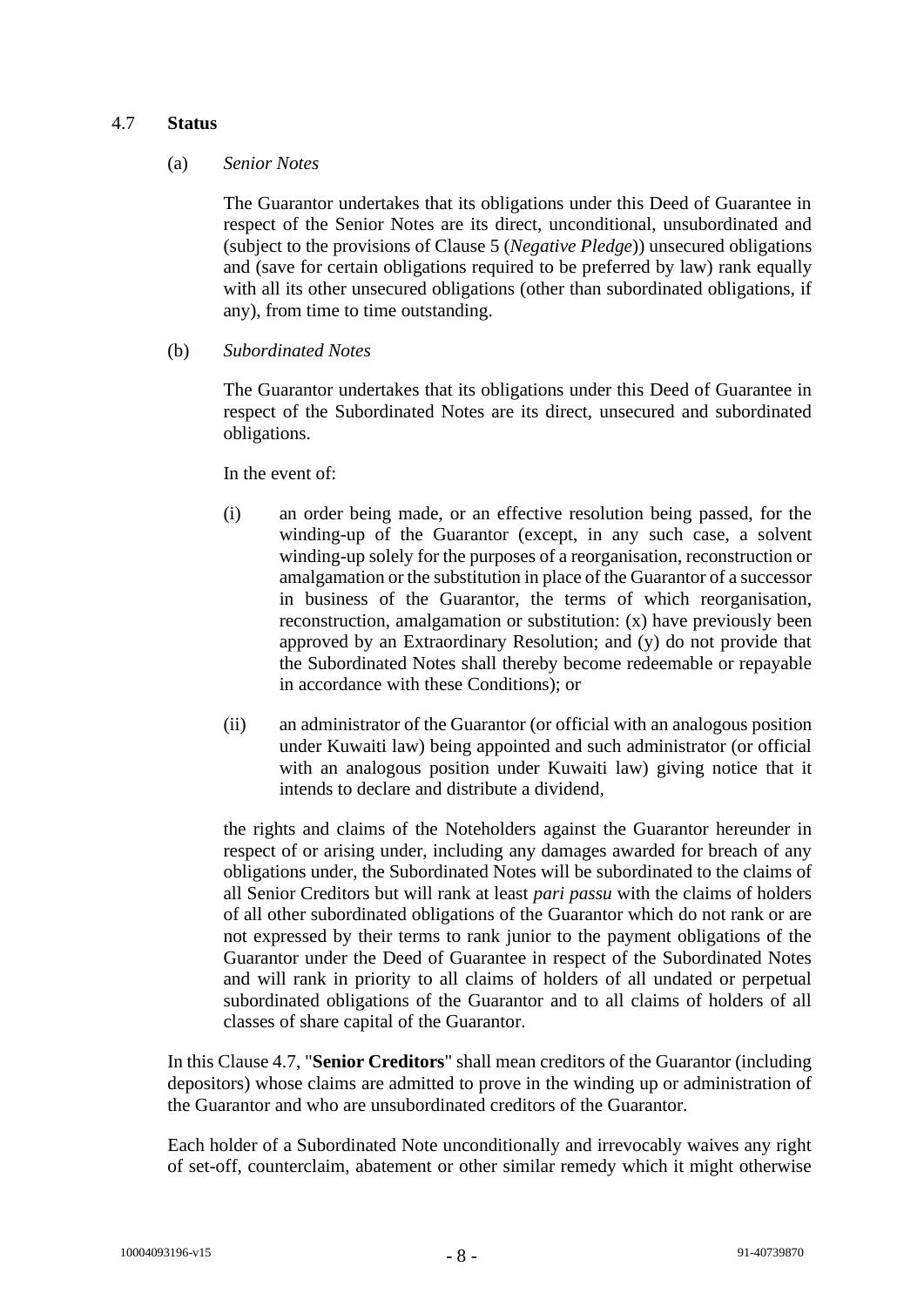have, under the laws of any jurisdiction, in respect of this Deed of Guarantee in respect of the Subordinated Notes. No collateral is or will be given for the payment obligations under this Deed of Guarantee in respect of the Subordinated Notes and any collateral that may have been or may in the future be given in connection with other indebtedness of the Guarantor shall not secure the payment obligations of the Guarantor under this Deed of Guarantee in respect of the Subordinated Notes.

### 4.8 **No Subrogation**

Until all amounts which may be or become payable under the Notes have been irrevocably paid in full, the Guarantor shall not by virtue of this Deed of Guarantee be subrogated to any rights of any Beneficiary or claim in competition with any Beneficiary against the Issuer.

# 4.9 **Rights of Beneficiaries**

Until all amounts which may be or become payable by the Issuer under or in connection with the Notes and/or the Deed of Covenant have been irrevocably paid in full, each Beneficiary (or any trustee or agent on its behalf) may:

- (a) refrain from applying or enforcing any other moneys, security or rights held or received by that Beneficiary (or any trustee or agent on its behalf) in respect of those amounts, or apply and enforce the same in such manner and order as it sees fit (whether against those amounts or otherwise), and the Guarantor shall not be entitled to the benefit of the same; and
- (b) hold in a suspense account any moneys received from the Guarantor or on account of the Guarantor's liability under this Deed of Guarantee, without liability to pay interest on those moneys.

# <span id="page-10-0"></span>5. **NEGATIVE PLEDGE**

The Guarantor hereby agrees in respect of the Senior Notes that, so long as any Senior Note remains outstanding (as defined in the Agency Agreement), the Guarantor will not, and will ensure that none of its Principal Subsidiaries will create, or have outstanding any mortgage, charge, lien, pledge or other security interest (other than (i) arising solely by operation of law or (ii) a Permitted Security Interest) (each a "**Security Interest**"), upon the whole or any part of its present or future undertaking, assets or revenues (including any uncalled capital) to secure any Relevant Indebtedness, or payment under any guarantee or indemnity granted by the Guarantor or any Principal Subsidiary in respect of any Relevant Indebtedness without at the same time or prior thereto according to this Deed of Guarantee the same security as is created or subsisting to secure any such Relevant Indebtedness, guarantee or indemnity or such other security as shall be approved by an Extraordinary Resolution (as defined in the Agency Agreement) of the Noteholders.

# 6. **DEPOSIT OF DEED OF GUARANTEE**

This Deed of Guarantee shall be deposited with and held by the Fiscal Agent until the date on which all the obligations of the Issuer and the Guarantor under or in respect of the Notes and the Deed of Covenant have been discharged in full following which this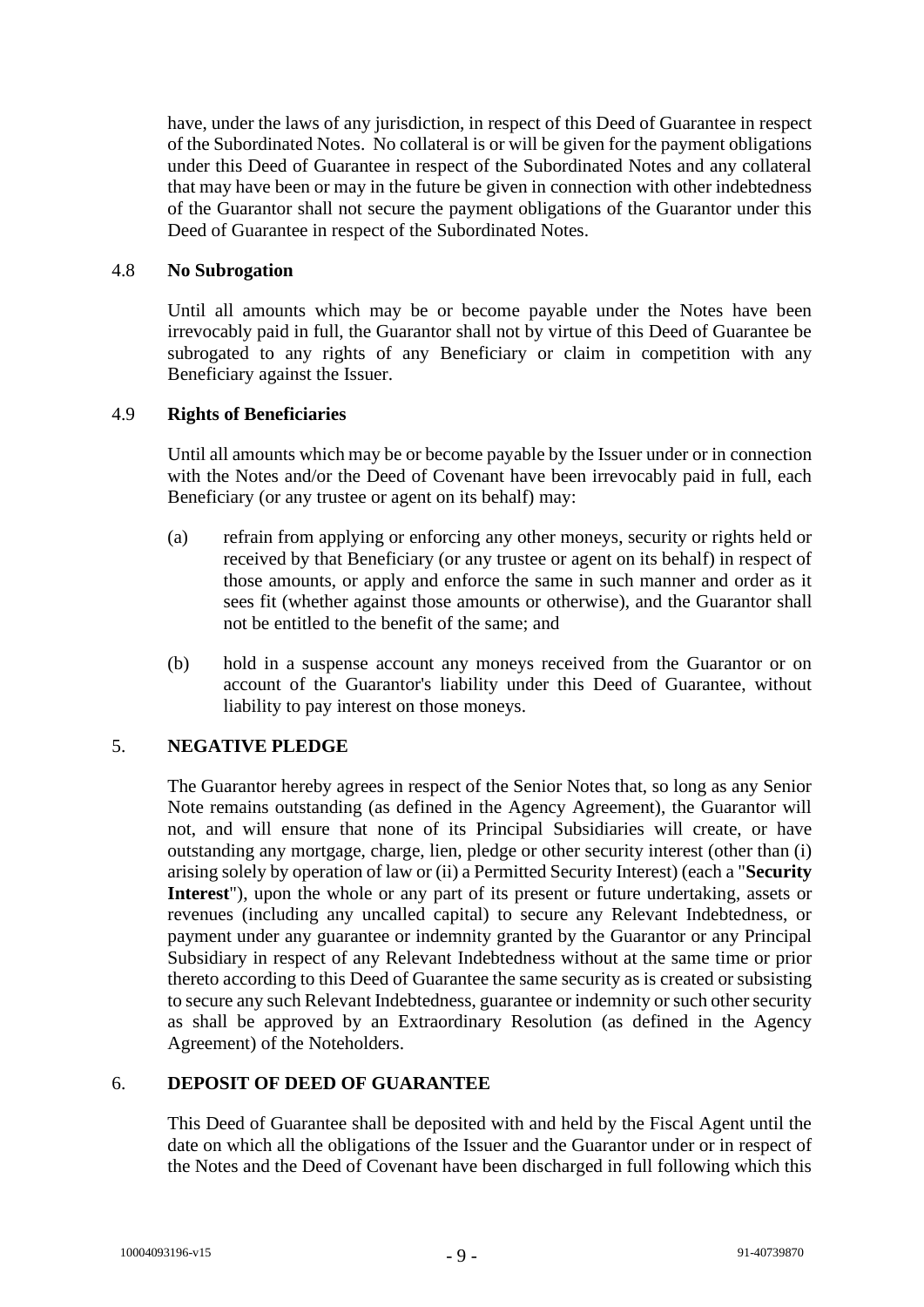Deed of Guarantee shall be promptly returned to the Guarantor. The Guarantor hereby acknowledges the right of every Beneficiary to the production of a copy of this Deed of Guarantee.

# 7. **STAMP DUTIES AND OTHER TAXES**

The Guarantor shall pay all stamp, registration and other taxes and duties (including any interest and penalties thereon or in connection therewith) which may be payable on or in connection with the execution, performance and delivery of this Deed of Guarantee, and shall indemnify each Beneficiary against any claim, demand, action, liability, damages, cost, loss or expense (including, without limitation, legal fees and any applicable value added tax) which it incurs as a result or arising out of or in relation to any failure to pay or delay in paying any of the same.

# 8. **BENEFIT OF DEED OF GUARANTEE**

#### 8.1 **Deed Poll**

This Deed of Guarantee shall take effect as a deed poll for the benefit of the Beneficiaries from time to time.

#### 8.2 **Benefit**

This Deed of Guarantee shall enure to the benefit of each Beneficiary and its (and any subsequent) successors and assigns, each of which shall be entitled severally to enforce this Deed of Guarantee against the Guarantor.

### 8.3 **Assignment**

The Guarantor shall not be entitled to assign or transfer all or any of its rights, benefits and obligations hereunder. Each Beneficiary shall be entitled to assign all or any of its rights and benefits hereunder.

# 9. **SEVERABILITY**

In case any provision in or obligation under this Deed of Guarantee shall be invalid, illegal or unenforceable in any jurisdiction, the validity, legality and enforceability of the remaining provisions or obligations, or of such provision or obligation in any other jurisdiction, shall not in any way be affected or impaired thereby.

# 10. **COMMUNICATIONS**

Any communication in respect of this Deed of Guarantee shall be by letter or fax and shall be sent to the Guarantor at:

National Bank of Kuwait S.A.K.P. NBK Tower Jaber Al Mubarak Street and Al Shuhada Street Block 7, Plot 6 P.O. Box 95 Safat, 13001 Kuwait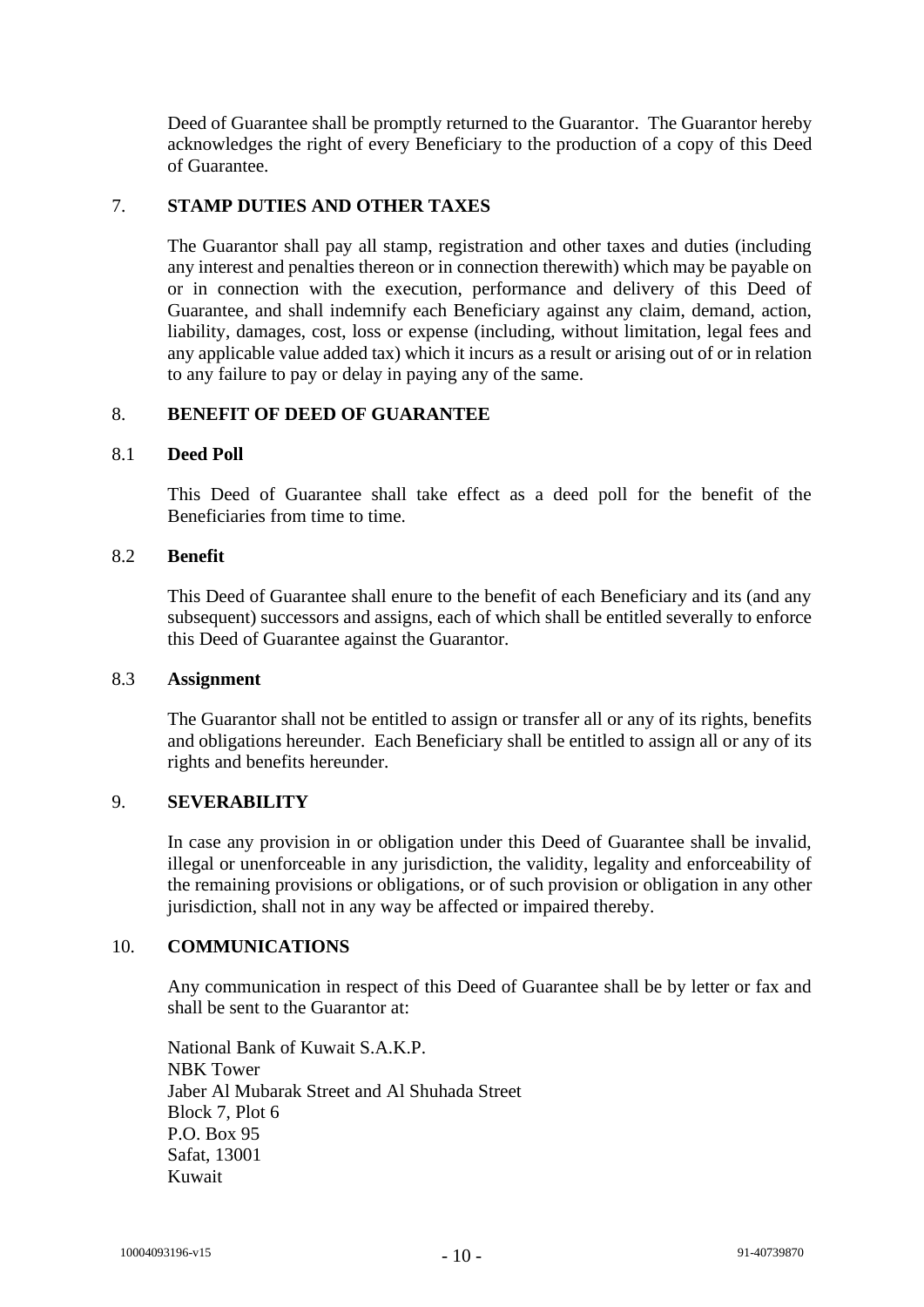Fax no.:  $+965\,2259\,5977$ Attention: Flavia Cardozo

or any other address of which written notice has been given to the Beneficiaries in the manner prescribed for the giving of notices in connection with the Notes. Such communications will take effect, in the case of a letter, when delivered or, in the case of a fax, when received. Communications not by letter shall be confirmed by letter but failure to send or receive the letter of confirmation shall not invalidate the original communication.

# 11. **CURRENCY INDEMNITY**

An amount received or recovered in a currency other than the Specified Currency (whether as a result of, or on the enforcement of, an arbitral award or judgment or order of a court of any jurisdiction, in the winding-up or dissolution of the Guarantor or otherwise), by any of the Beneficiaries in respect of any sum expressed to be due to it from the Guarantor shall only discharge the Guarantor to the extent of the Specified Currency amount which the recipient is able to purchase with the amount so received or recovered in that other currency on the date of that receipt or recovery (or, if it is not practicable to make that purchase on that date, on the first date on which it is practicable to do so).

If that amount is less than the Specified Currency amount expressed to be due to the recipient under this Deed of Guarantee, the Guarantor shall indemnify it against any loss sustained by it as a result. In any event, the Guarantor shall indemnify the recipient against the cost of making any such purchase.

# 12. **ELECTRONIC SIGNING**

The Guarantor acknowledges and agrees (and each Beneficiary expressed to have benefit of this Deed of Guarantee is deemed to acknowledge and agree) that this Deed of Guarantee may be executed by electronic means by the Guarantor.

# <span id="page-12-0"></span>13. **GOVERNING LAW AND DISPUTE RESOLUTION**

#### 13.1 **Governing Law**

This Deed of Guarantee and any non-contractual obligations arising out of or in connection with this Deed of Guarantee are governed by, and shall be construed in accordance with, English law.

#### 13.2 **Arbitration**

Any dispute, claim, difference or controversy arising out of, relating to or having any connection with this Deed of Guarantee (including any dispute as to its existence, validity, interpretation, performance, breach or termination or the consequences of its nullity and any dispute relating to any non-contractual obligations arising out of or in connection with it) (a "**Dispute**") shall be referred to and finally resolved by arbitration in accordance with the Arbitration Rules (the "**Rules**") of the London Court of International Arbitration (the "**LCIA**"), which Rules (as amended from time to time) are incorporated by reference into this Clause [13.](#page-12-0) For these purposes: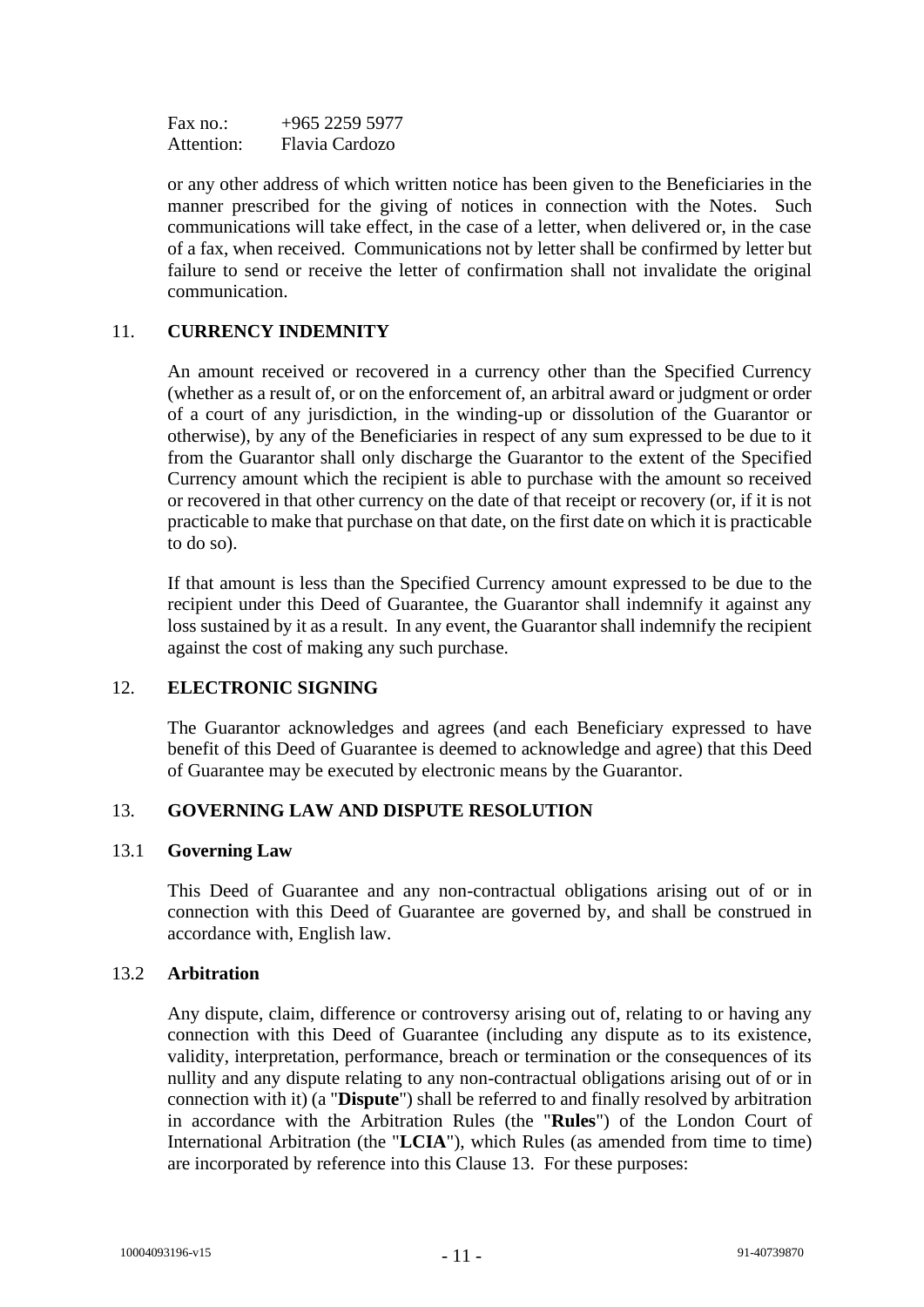- (a) the seat of arbitration shall be London, England;
- (b) there shall be three arbitrators, each of whom shall be disinterested in the arbitration, shall have no connection with any party to the Dispute and shall be an attorney experienced in international securities transactions. The parties to the Dispute shall each nominate one arbitrator and both arbitrators in turn shall appoint a further arbitrator who shall be the chairman of the tribunal. In cases where there are multiple claimants and/or multiple respondents, the class of claimants jointly, and the class of respondents jointly, shall each nominate one arbitrator. If one party or both fails to nominate an arbitrator within the time limits specified by the Rules, such arbitrator(s) shall be appointed by the LCIA. If the party nominated arbitrators fail to nominate the third arbitrator within 15 days of the appointment of the second arbitrator, such arbitrator shall be appointed by the LCIA; and
- (c) the language of the arbitration shall be English.

# 13.3 **Appointment of Process Agent**

The Guarantor irrevocably appoints Maples and Calder at its registered office at 11<sup>th</sup> Floor, 200 Aldersgate Street, London EC1A 4HD, United Kingdom as its authorised agent for service of process in England. If for any reason such agent shall cease to be such agent for service of process or ceases to be registered in England, the Guarantor shall forthwith appoint a new agent for service of process in England in and notify the Beneficiaries of such appointment in accordance with Condition 15 (*Notices*). The Guarantor will procure that, so long as any of the Notes remains outstanding, a person with an office in London shall be appointed to accept service. Nothing in this Deed of Guarantee shall affect the right to serve process in any other manner permitted by law.

# 13.4 **Waiver of Immunity**

To the extent that the Guarantor may in any jurisdiction claim for itself or its assets or revenues immunity from suit, execution, attachment (whether in aid of execution, before judgment or otherwise) or other legal process and to the extent that such immunity (whether or not claimed) may be attributed in any such jurisdiction to the Guarantor or its assets or revenues, the Guarantor agrees not to claim and irrevocably and unconditionally waives such immunity to the fullest extent permitted by the laws or such jurisdiction. Further, the Guarantor irrevocably and unconditionally consents to the giving of any relief or the issue of any legal proceedings, including, without limitation, jurisdiction, enforcement, prejudgment proceedings and injunctions in connection with any Disputes.

# 14. **MODIFICATION**

The Agency Agreement contains provisions for convening meetings of Noteholders to consider matters relating to the Notes, including the modification of any provision of this Deed of Guarantee. Any such modification may be made by supplemental deed poll if sanctioned by an Extraordinary Resolution and shall be binding on all Beneficiaries.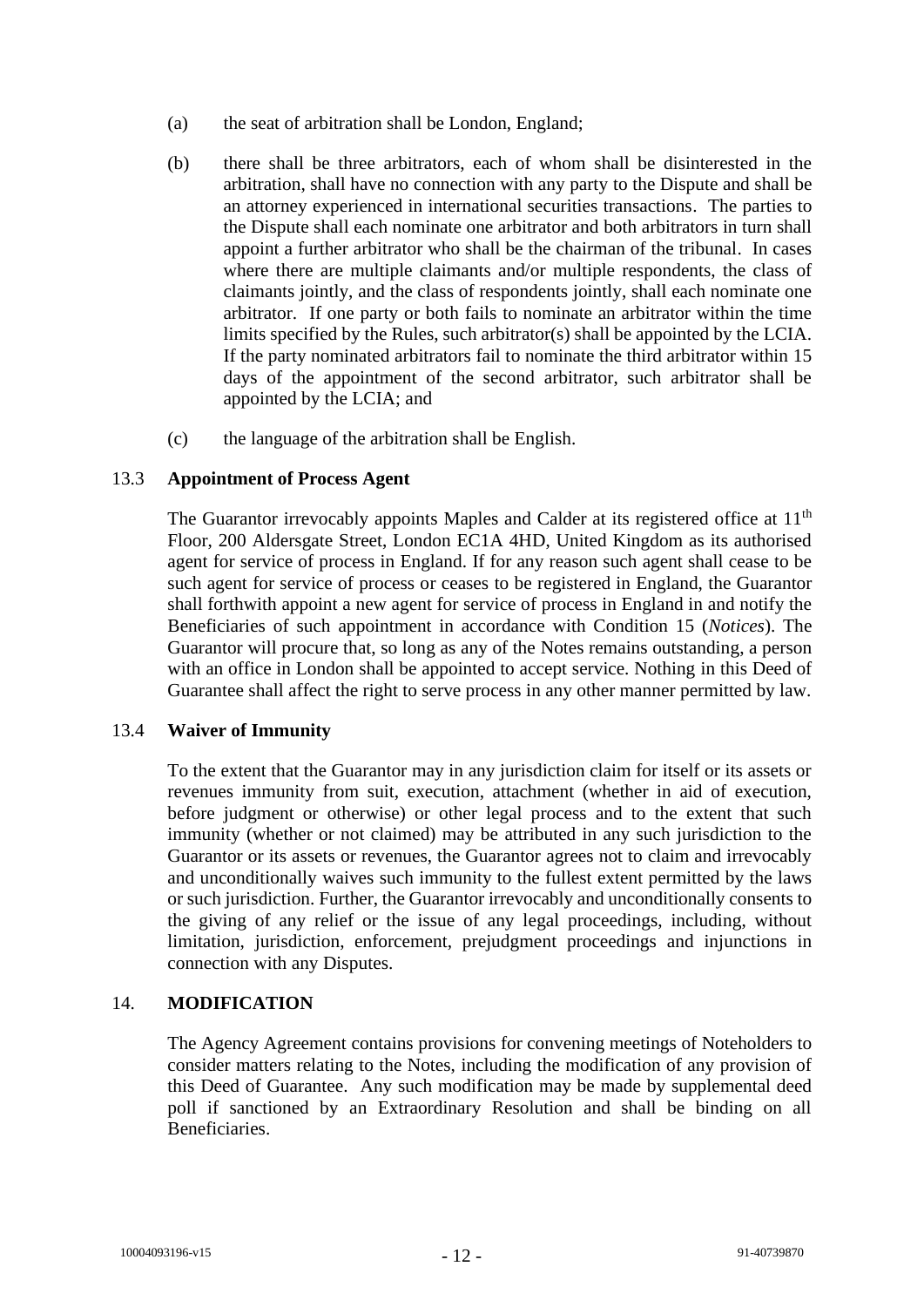**IN WITNESS WHEREOF** the Guarantor has caused this Deed of Guarantee to be duly delivered as a deed the day and year first above mentioned.